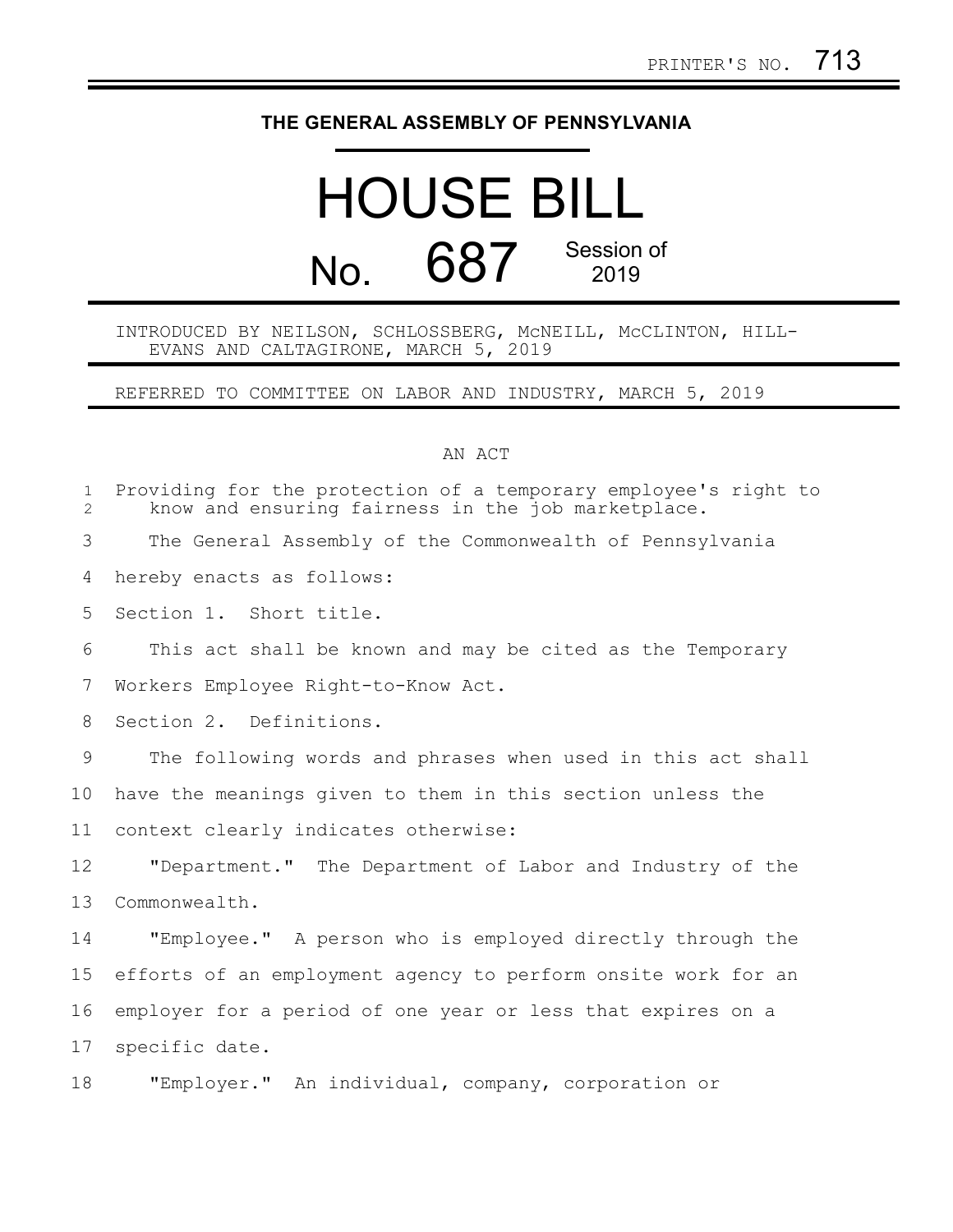partnership with which an employment agency contracts for the furnishing of persons for temporary employment. 1 2

"Employment agency." A vendor engaged in the business of providing the service of attempting to procure or procuring temporary employment for prospective employees or employers, such as placing services or labor contractor employment agencies. The term does not include collective bargaining by labor unions. 3 4 5 6 7 8

"Temporary worker." An employee whose employment will last one year or less and will expire on a specific date. Section 3. Disclosure of information to temporary workers. 9 10 11

(a) General rule.--Where an employment agency is seeking applications for employees, the employment agency shall provide to each applicant notice of all of the following: 12 13 14

(1) The full name, address and telephone number of all of the following: 15 16

(i) The employment agency or the employment agent in charge of the placement. 17 18

(ii) The employment agency's workers' compensation carrier. 19 20

(iii) The employer. 21

(iv) The department. 22

(2) A full and complete description of the position, including any requirement for special clothing, equipment, training or licenses and any costs charged to the employee for supplies or training. 23 24 25 26

(3) The hourly rate of pay, if overtime pay may be available and the designated pay day. 27 28

(4) The daily starting time, the duration of the position and the expected end date of the position. 29 30

20190HB0687PN0713 - 2 -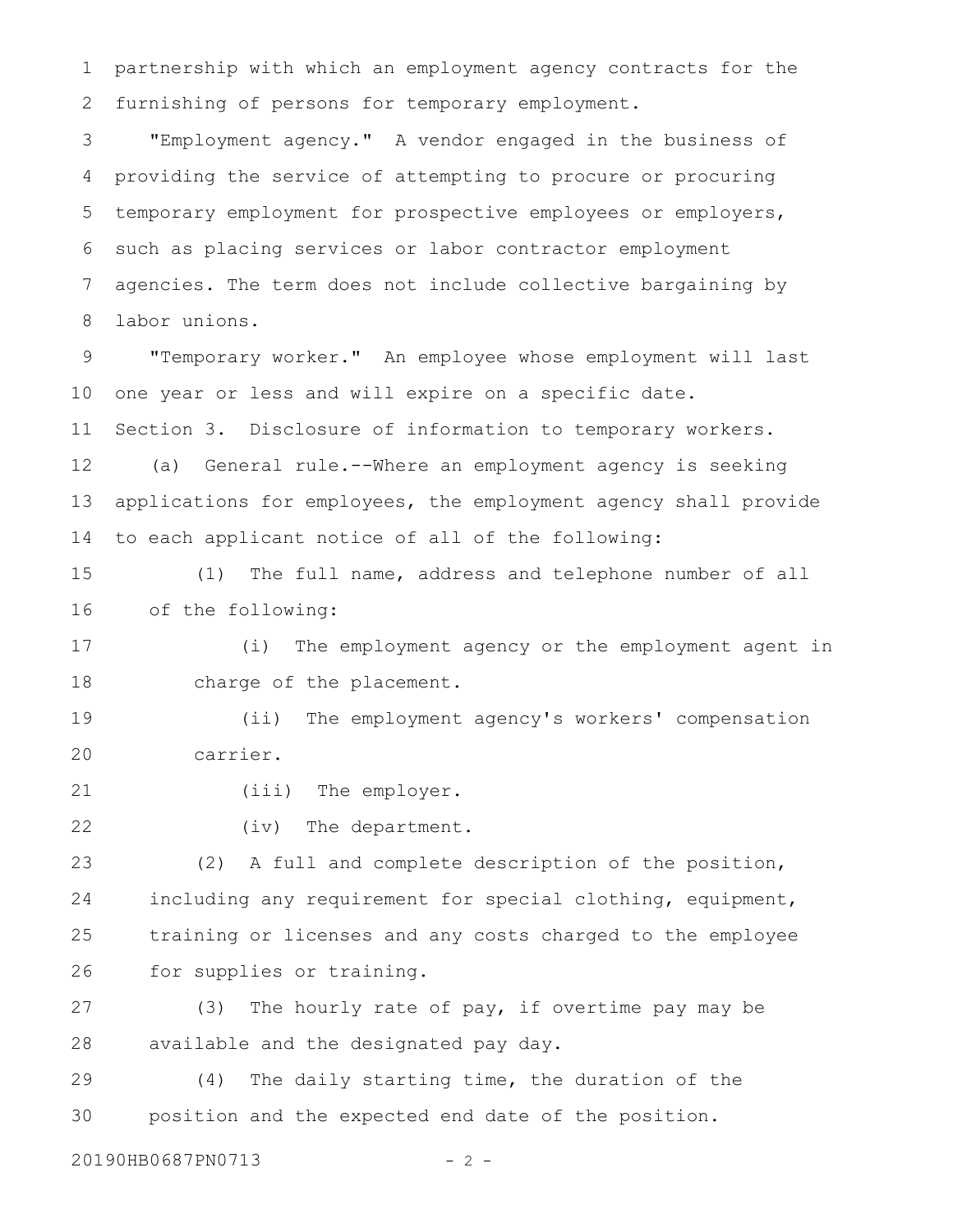(5) Whether the employer will provide meals to the employee and, if so, whether there will be a charge to the employee. 1 2 3

(6) Details of worksite transportation, including any fees to be charged to the employee by the employment agency for the service. 4 5 6

(b) Form of notice.--An employment agency may communicate the information required under subsection (a) via telephone or may direct an employee to an open position notice. The employment agency shall confirm the information in writing with the employee prior to the end of the first pay period. 7 8 9 10 11

(c) Change in terms of employment.--Any change in the initial terms of employment shall be communicated immediately to the employee verbally and in writing with acknowledgment of the changes by the employee. 12 13 14 15

(d) Applicability.--The provisions of this section shall not apply to professional employees as defined in 29 U.S.C. § 152 (relating to definitions) or to administrative assistants whose primary duties are defined by the Bureau of Labor Statistics of the United States Department of Labor as consisting of one or more of the following: 16 17 18 19 20 21

22

26

(1) appointment scheduling;

(2) maintenance, organization or creation of paper and electronic files; 23 24

25

(4) drafting or revising of correspondence.

(3) provision of information to callers and visitors; or

Section 4. Duties of department. 27

The department shall: 28

(1) Conduct inspections and investigations necessary for the enforcement of this act. 29 30

20190HB0687PN0713 - 3 -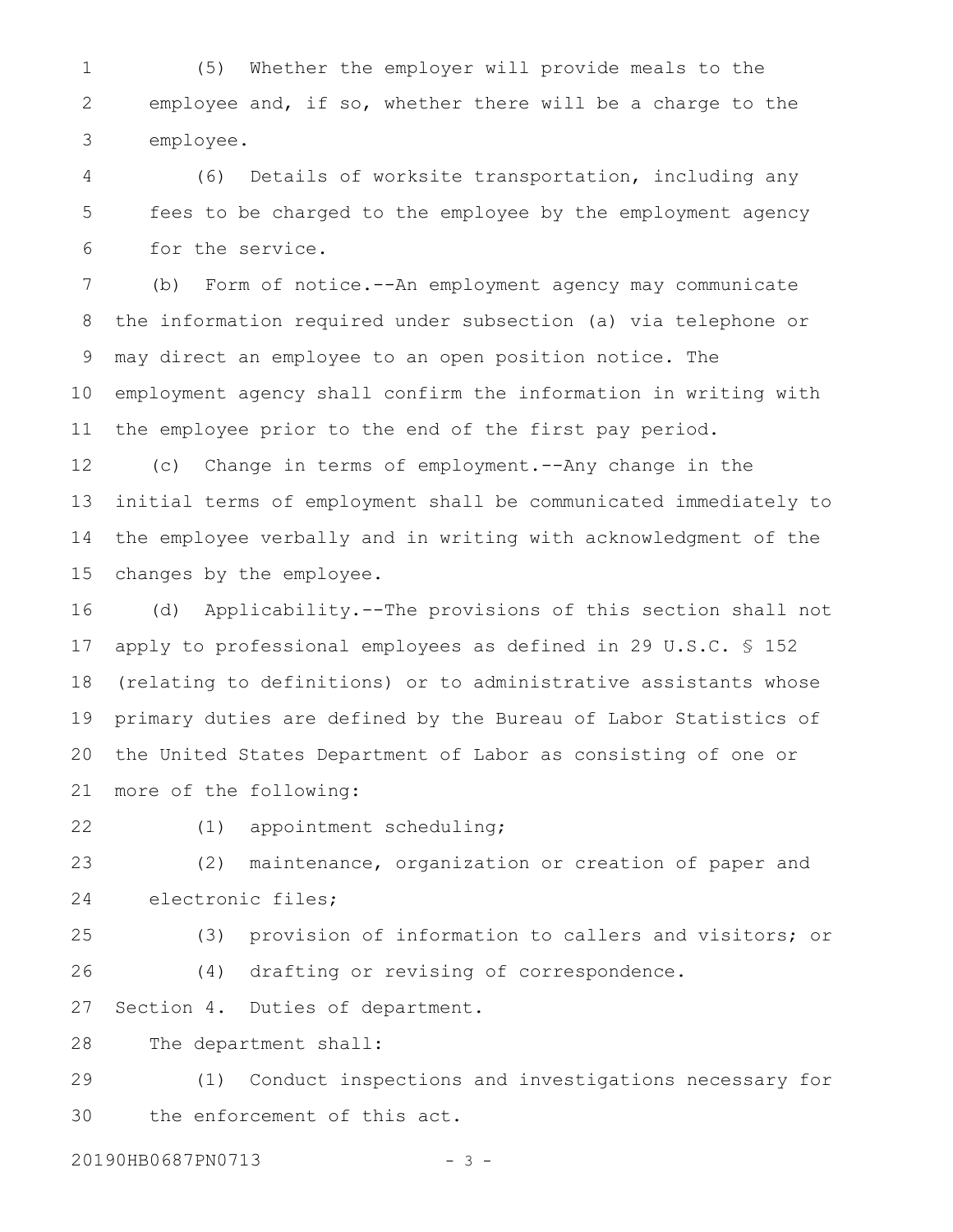(2) Promulgate rules and regulations necessary for the enforcement and administration of this act. 1 2

Section 5. Prohibition of certain fees. 3

(a) Prohibition.--An employment agency may not charge or accept a fee from an employee for any of the following: 4 5

(1) The registration costs or any costs associated with the attainment of employment. 6 7

(2) Goods or services not specifically provided in the terms of the written contract between the employment agency and the employee and presented in a language understandable to the employee that makes clear the purchase of the contract is completely voluntary and provides that the employment agency is not to make a profit from any cost charged to the employee. 8 9 10 11 12 13 14

(3) The provision of any of the following in amounts that exceed the actual cost per employee or applicant: 15 16

(i) Bank card. 17

(ii) Debit card. 18

(iii) Payroll card. 19

(iv) Voucher. 20

(v) Draft. 21

(vi) Money order. 22

(vii) Any similar form of payment or wages. 23

(4) Drug screening or testing. 24

(5) Transportation other than as provided under section  $3(a)(6)$ . 25 26

(6) Goods and services for which payment of the amount would result in the employee earning less than the current applicable minimum wage. 27 28 29

(b) Deductions.--No employment agency or employer or their 30

20190HB0687PN0713 - 4 -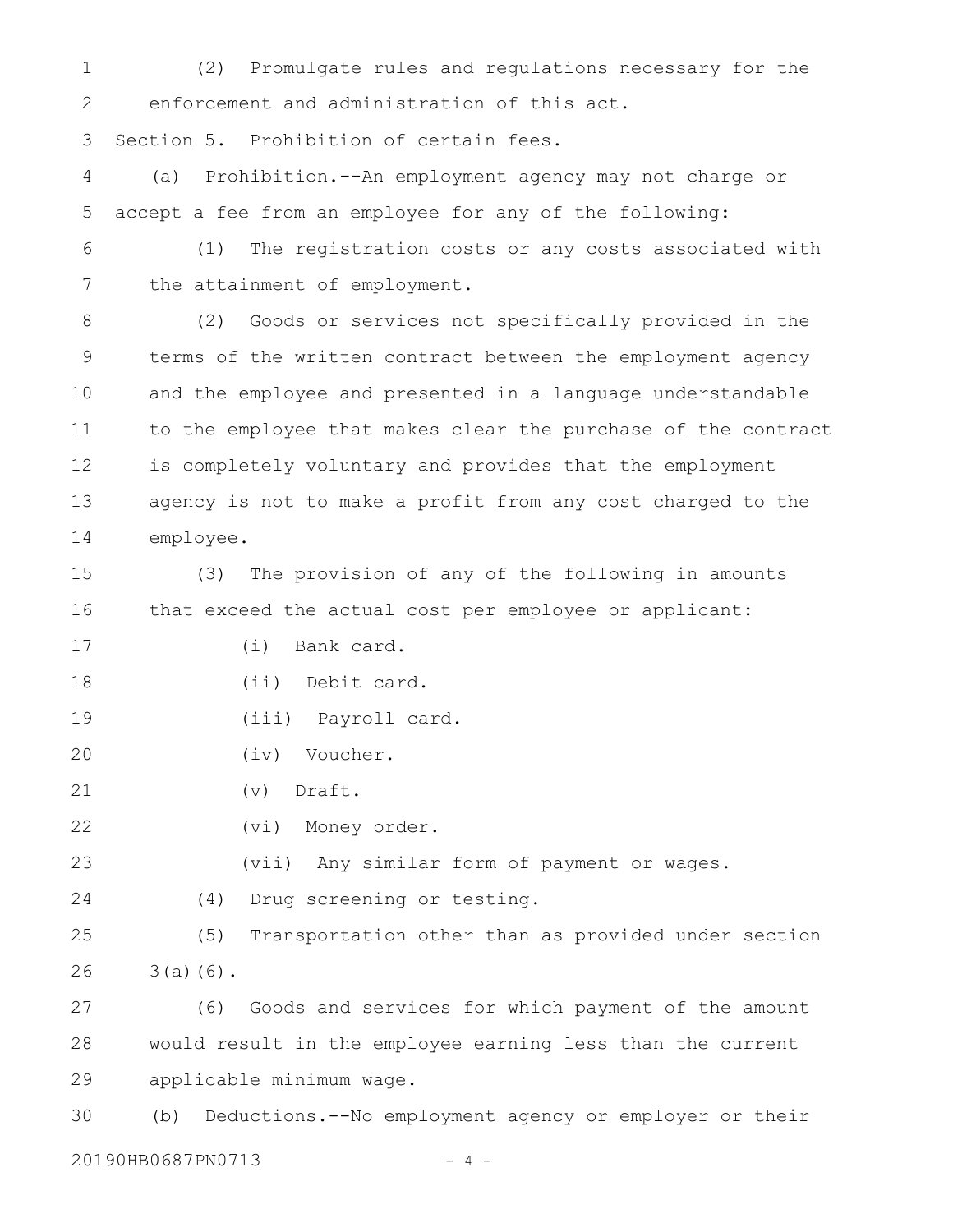assignee may make deductions for any fee or cost from the wages of an employee without the express written consent of the employee. 1 2 3

Section 6. Transportation. 4

(a) Fee limits.--If transportation services are offered to employees by an employment agency or employer or their assignee and a fee or charge is assigned, the fee or charge to the employee may not exceed the actual cost of the transportation to and from the designated worksite. Transportation service fees or charges to employees may not exceed 3% of an employee's total daily wages earned nor reduce an employee's daily wages to an amount below the minimum wage earned per day. 5 6 7 8 9 10 11 12

(b) Mandatory transportation.--If an employee is required to utilize the transportation services provided by an employment agency or employer, no fee may be charged. 13 14 15

(c) Refund.--An employment agency or employer who dispatches an employee to a job site where there is no work shall refund in full to the employee any fee or charge withheld for 16 17 18

transportation to the job site. 19

Section 7. Prohibited actions. 20

An employment agency is prohibited from all of the following actions: 21 22

(1) The purposeful and knowledgeable distribution, issuance, circulation or provision of false, fraudulent or misleading information, statements, notices, advertisements or promises to any employee or applicant. 23 24 25 26

(2) The use of a name that has not been registered with the department in the advertising or posting of its services. 27 28

(3) Placement of an employee by force, fraud or for illegal purposes. 29 30

20190HB0687PN0713 - 5 -